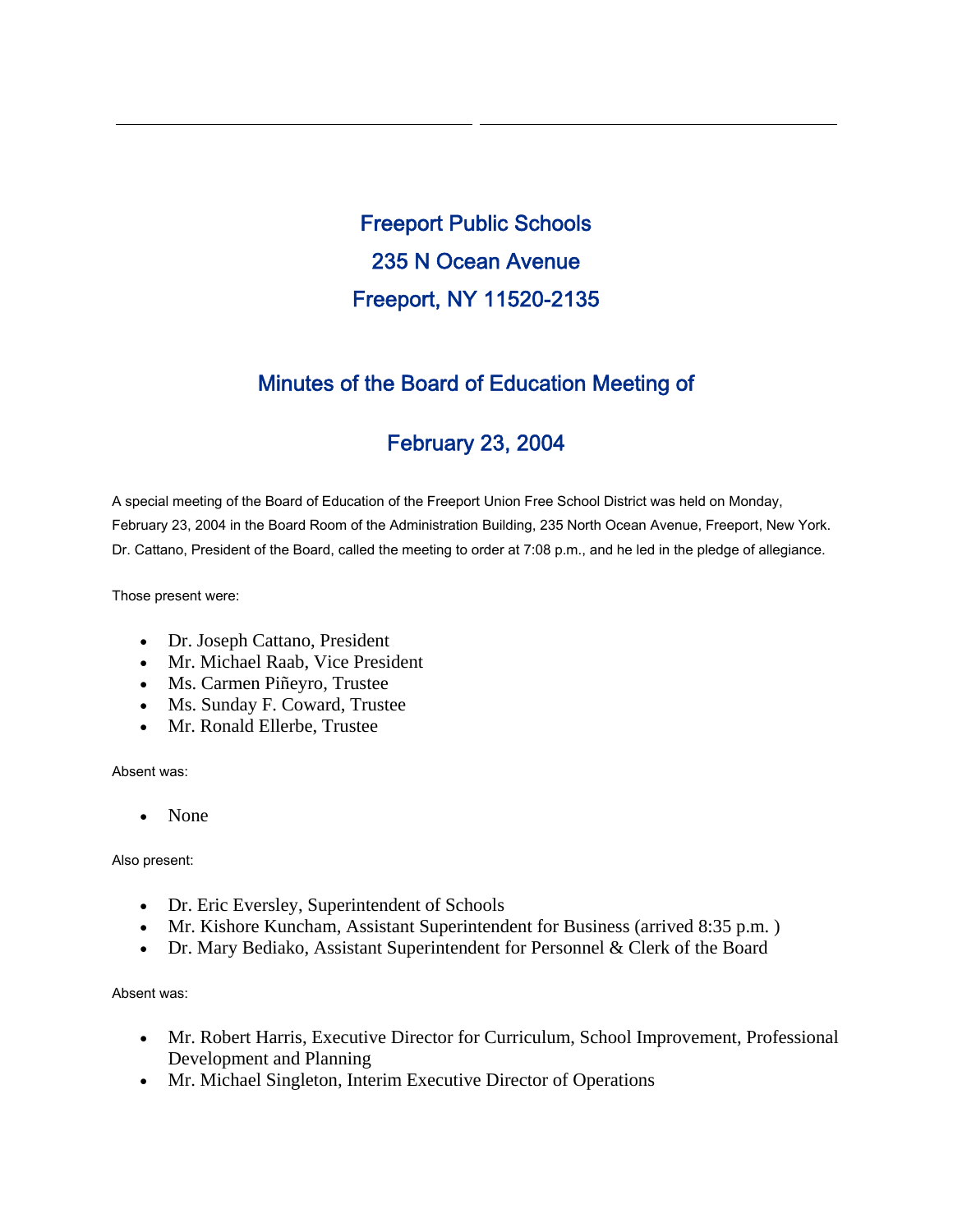Guests were:

• None

There were 3 members of the public present at the opening of the meeting.

#### Executive Session

At 7:10 p.m., Ms. Coward moved to adjourn to executive session for two matters of personnel. The motion was seconded by Mr. Raab, and unanimously carried: Cattano, Coward, Ellerbe, Piñeyro, and Raab.

At 8:22 p.m. , on a motion by Mr. Raab and a second by Ms. Piñeyro, the Board returned to public session.

#### Superintendent's Report

Dr. Eversley informed the Board that he was recommending action to be taken on the employment agreements of the executive staff.

#### Items for Action

Mr. Raab made the following motion :

- *BE IT RESOLVED*, by the Board of Education of the Freeport Union Free School District, that the positions of the Assistant Superintendent for Curriculum and Instruction and the Executive Director for Curriculum, School Improvement, Professional Development and Planning, are hereby abolished, effective February 24, 2004, and in their place the Board hereby creates the position of Assistant Superintendent for Curriculum, School Improvement, Professional Development and Planning, effective February 24, 2004, the Board hereby determines that the position of Assistant Superintendent for Curriculum, School Improvement, Professional Development and Planning is corresponding and similar to the former position of Executive Director for Curriculum, School Improvement, Professional Development and Planning; Robert-Wayne Harris is hereby appointed to the position of Assistant Superintendent for Curriculum, School Improvement, Professional Development and Planning effective February 24, 2004, without loss of tenure or seniority status from such former position.
- *BE IT FURTHER RESOLVED*, by the Board of Education of the Freeport Union Free School District, that the President of the Board of Education be authorized and directed to execute on behalf of the Board, the annexed amended Employment Benefit Agreement between the Assistant Superintendent for Business and the District, which Amended Agreement shall be effective February 24, 2004; and
- *BE IT FURTHER RESOLVED*, by the Board of Education of the Freeport Union Free School District, that the President of the Board of Education be authorized and directed to execute on behalf of the Board, the annexed amended Employment Benefit Agreement between the Assistant Superintendent for Personnel and Special Projects, which Amended Agreement shall be effective February 24, 2004; and